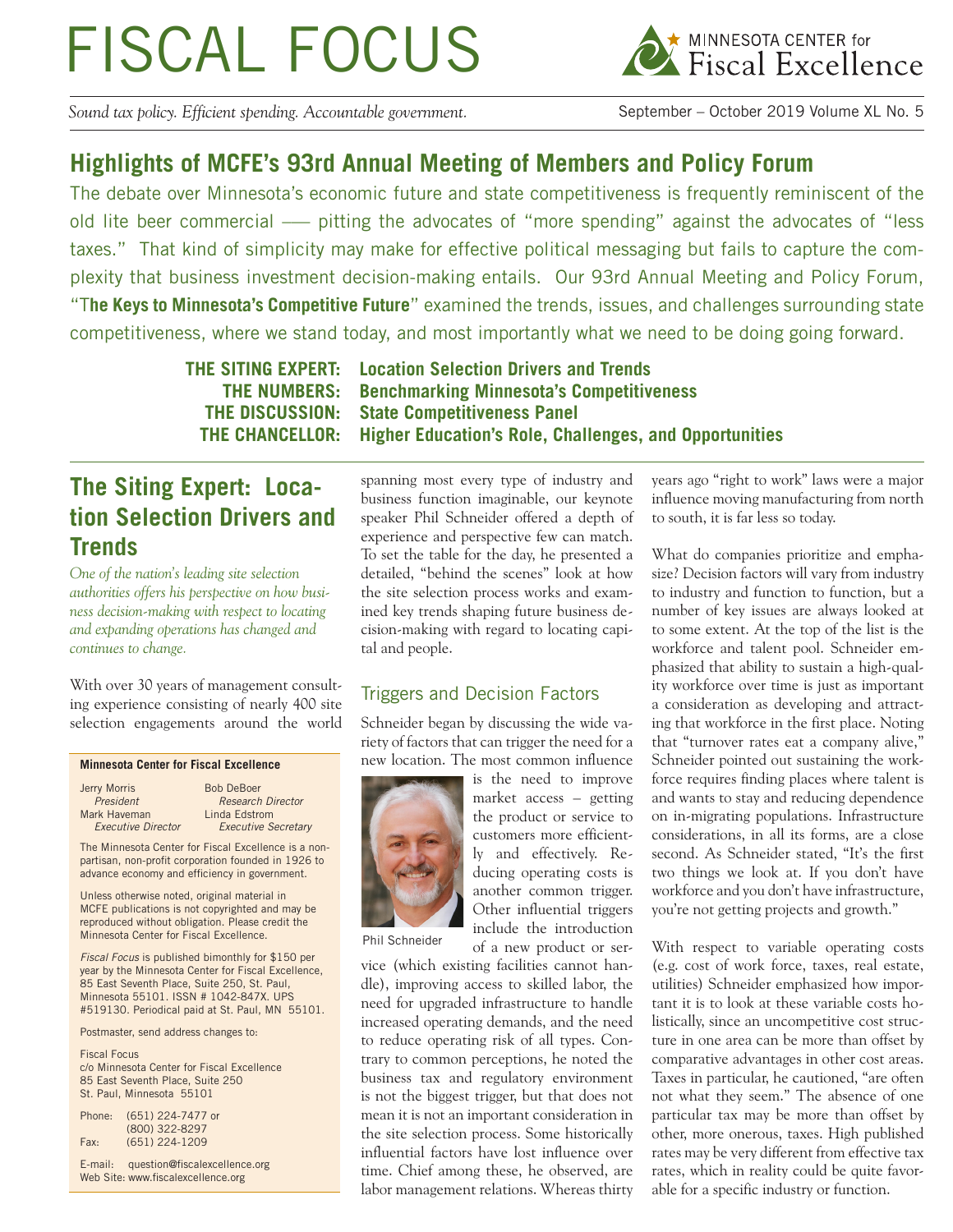One decision location factor which has increased in popularity in recent years is "clustering" – choosing to locate in places where other companies with similar needs and requirements are located. The idea behind clustering is that it creates an environment of increased productivity (through specialized inputs, access to information and knowledge transfer, and access to services and public goods), more rapid innovation (through cooperative research and firm competition), and new business formation. Schneider, however, cautioned that clustering can have several unintended consequences. The injection of thousands of highly paid people in highly connected businesses can disrupt the local economy by stretching infrastructure too thin and driving critical support businesses out of the market, impacting local affordability, and also making it much more difficult to actually sustain a workforce.

A final and often-overlooked decision factor is implementation – can you get the project executed. Schneider stated "you would be shocked" at how many otherwise good places fail this critical final test because local and state government processes are prone to unacceptably long delays or there is a lack of critical implementation services, such as construction.

#### A Look at Process

Shifting attention to the process employed in location decision-making, Schneider argued two misperceptions permeate the gen-

eral public about how this is accomplished. The first is that site selection is fundamentally a task of identification. Instead, it's a task of elimination, or in his words, "systematically eliminating places that suboptimize critical goals, objectives and specifications." He presented an inverted pyramid "filter" in which at every stage flaws and problems are identified and candidates are removed from consideration. Once the pool is reduced through this

initial screening – to maybe 3-5 potential locations – then the deep dive into finding the optimal operating conditions begin. And only then do any negotiations begin with respect to incentives.

That leads to the second public misconception – that site selection is little more than shopping for tax incentives and credits. He noted, "the places that have greatest incentives are places that need them because they are some of the worst places to do business or they have some sort of fundamental flaw." Conceding that some recent high-profile case studies in the news create that appearance, he argued decision making focused on incentives is exceedingly rare – perhaps constituting 1-2% of projects – and is an awful way to approach business decision making. As he said, "Incentives are here today and gone tomorrow, while operating conditions exist for years."

Instead, sophisticated site selection decision models are used to bring analytical discipline to a decision process that inherently features significant emotional investment and internal company departmental biases. These models employ factor weights, scores, and model scenarios to inject necessary objectivity and allow capital requests to be backed up by solid evidence.

#### Site Selection Trends

Schneider observed that how consultants approach site selection and how clients perceive projects has changed dramatically. Much of this has to do with globalization.

the U.S.

Thirty years ago, international projects for Schneider were rare and exotic. Recently, however, he went five years without a project that looked solely at

Schneider identified three trends that have accompanied the ever-increasing complexity of the business decision-making ecosystem. First is the insatiable desire for more data so firms can better manage the risk of projects over time.

**Schneider hypothesized that Amazon's recent regional headquarters solicitation was as much a data gathering effort as a site selection effort.**

> Second, decision making models are getting more and more sophisticated – more scenario building and

"what if" analyses. Finally, there is an expectation that the process be done faster. An analysis that used to be put together in 12-18 months is now expected to be completed in 4-6 weeks. For this reason, there is a major effort to automate the process as much as possible and obtain the necessary site data even before a client requires it. As an example of this, Schneider hypothesized that Amazon's recent regional headquarters solicitation was as much a data gathering effort as a site selection effort. Amazon now has an invaluable database and the best economic development ideas from hundreds of cities across the United States enabling them to potentially build an automated selection process for themselves.

What are the challenges for site selectors? In addition to acute talent shortages and serious infrastructure woes, Schneider also identified an anti-incentives backlash. Confessing that most in his business "wished they would go away too and projects would be based on their merits," he noted this is how free market capitalism has existed for decades, and incentives exist all over the world. He said it's important to recognize that location decisions reflect a public-private partnership with both sides eventually getting something from the relationship. By providing incentives, governments are essentially recognizing the payoff over time and investing a portion of that upfront to win the project. In the press, however, it is portrayed as a handout to companies. Unfortunately, some recent failed high-profile projects do merit that criticism. But he argued these cases are the exception, and there is no question that a decision by any state to rid itself of all credits and incentives would be welcomed by its neighbors.

What are the common features of site selection project and negotiation failure? Schneider identified three reasons: lack of transparency, surprise, and greed – with greed being most prevalent. Companies may try to extract concessions and commitments that reach far beyond what they are contributing to the community, or refuse to get involved in the civic culture of the community. Similarly, governments seek to "win" by failing to accommodate reasonable company requests to make the project work given the jobs, investment and local spending benefits the community will realize. The likelihood of project success, he maintained, improves where there is a balanced public-private partnership and the business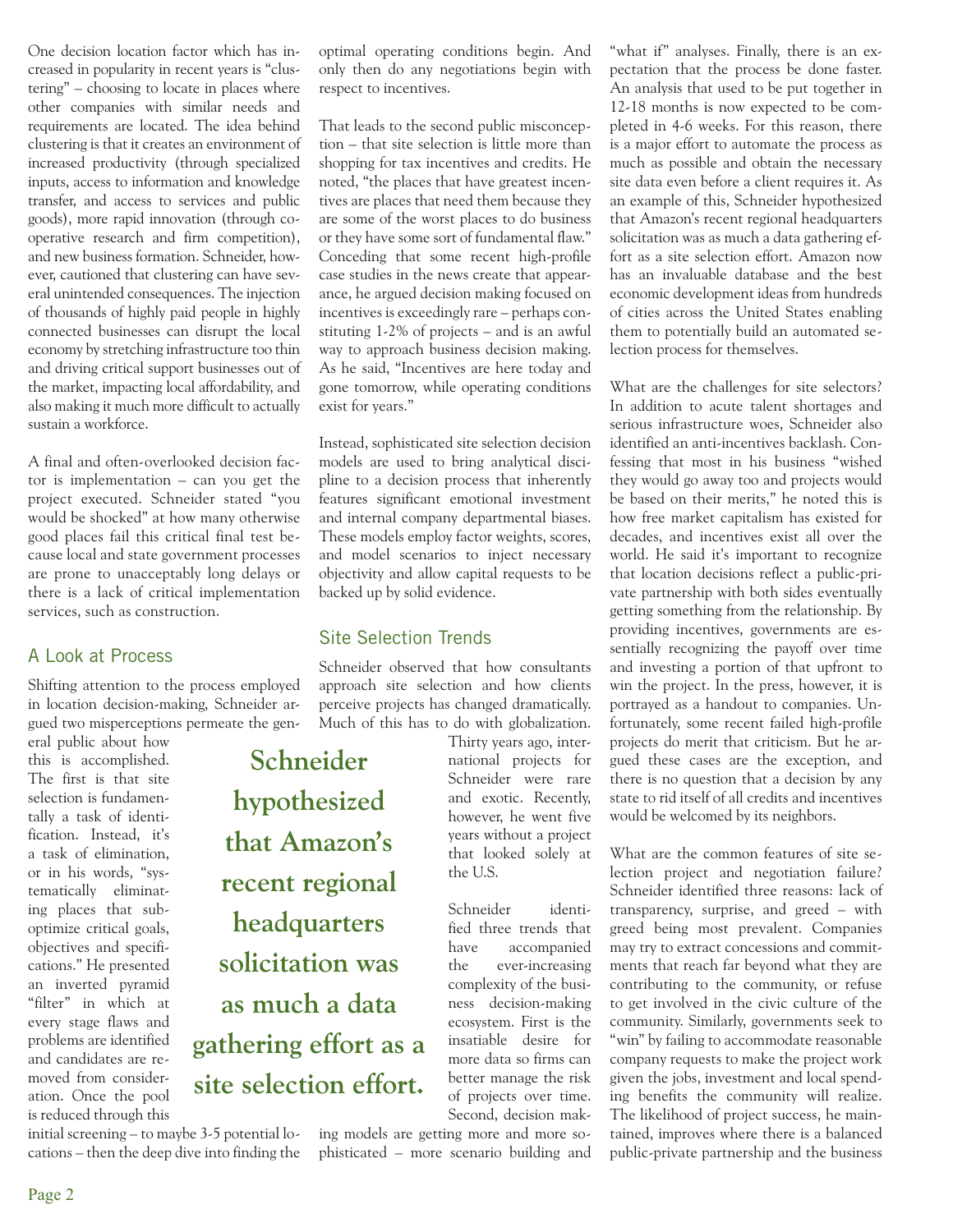has made efforts to be inclusive with other community stakeholders.

### A Closer Look at the Workforce **Challenge**

Schneider concluded by returning to his primary concern, our acute workforce shortage. He noted the mounting skills shortage is not only pervasive across the spectrum of businesses but it is also getting more serious because jobs are changing frequently and expectation of needed skill sets is constantly evolving. Advanced processes are rapidly changing workforce demand. He remarked there is no longer any manufacturing out there that isn't "advanced" manufacturing, and described what goes on today on plant floors and even basic warehousing operations as "mindblowing" due to the constant march of automation and technology. But the growing gap in workforce expectations versus workforce capabilities extends far beyond technical skills to include soft skills like communication, critical thinking, team building, adaptability and cultural awareness. The result of all this is a simultaneous displacement of existing workers while critical workforce needs go unfilled.

He argued the talent problem is complex and rooted in a number of interrelated causes at the public, private, and individual level. Ultimately, it demands a massive collaborative planning effort and dedication of resources, along with close partnership between the public, private, institutional, and non-profit sectors. "It has taken decades to get into this workforce dilemma," he noted, "and it will probably take decades to get out."

## **The Numbers: Benchmarking Minnesota's Competitiveness**

*We revisit our 2013 report on Minnesota competitiveness to see where we stand and what has and hasn't changed.*

Several years ago, MCFE published a report entitled "Finding Our Balance: Taxes, Spending and Minnesota Competitiveness" which reviewed and summarized the results from a number of national performance and ranking studies on state competitiveness and state business climate. Given the significant changes which have occurred over the state and federal policy landscape in recent years – and to provide additional grist for our annual meeting discussion – we revisited these studies and their findings to see where Minnesota's relative performance stands today and how the state is trending.

The accompanying table presents how our review is organized. It is decision-input oriented rather than economic performance oriented. While we recognize that "success can breed success" and having a robust, growing economy can by itself be a business attractor, our analysis emphasizes the type of business siting factors and considerations highlighted by our annual meeting keynote speaker.

A few caveats in presenting and interpreting the findings below merit recognition. First, state level findings will feature aggregation effects, meaning state findings can be very different from local / regional realities. In many cases metropolitan area measurements and comparisons are more likely to do a better job of presenting a more accurate understanding of competitive position.<sup>1</sup> We also recognize the existence of potentially better measures for these competitiveness issues and the availability of more recent information. For trend evaluation we relied heavily on revisiting the studies we examined in our previous report, but recognize that competitiveness "dashboard" and benchmarking efforts are increasing in both number and sophistication. Other studies may well shed greater light and accuracy on the issues and factors we examine. Finally, there are other important competitiveness issues (e.g. regulatory environment) that are important to business decision making but do not readily lend themselves to quantitative comparisons. We focus on indicators that can be quantified and compared to national averages.

The following is a preview and short summary of our findings – we will be publishing our full report early next year in advance of the 2020 legislative session.

**Workforce Quality** – Minnesota's reputation for having a high-quality workforce is backed by the numbers, and our relative performance compared to national averages over the past few years has actually improved in several important areas. Minnesota's population share with high school degrees and with associate degrees or higher both rank in the top 5 in the nation, a full standard deviation above national averages. The educational attainment of both foreign immigrants into the state and immigrants from other states are both above national averages (7% and 6% respectively) and Minnesota's managerial, professional, and technical share of private sector employment has moved into the top five in the nation. However, one potential issue to keep an eye on is the relative decline of the share of students enrolled in degree granting institutions. Minnesota has gone from 28% above the national average to 1% below the national average on this measure in a few short years. A recent article offers one perspective on what might be contributing to this trend. $<sup>2</sup>$ </sup>

**Physical Infrastructure** – For all the concerns expressed about the state of our transportation and communication infrastructure and associated unmet needs, Minnesota can apparently take some perverse satisfaction in knowing a lot of states are more challenged than we are. Share of deficient roads and bridges are 28% and 36% below national averages respectively. While broadband access is modestly 2% above the national average, population access to highest speeds is 40% above national average. And flight access has gone from 2% below to 11% above national average in a few years' time placing the state 14th in the nation.

**Innovation Infrastructure** – Minnesota's intellectual and research foundation for

<sup>&</sup>lt;sup>2</sup> "The Students Disappearing Fastest from American Campuses? Middle-Class Ones." The Hechinger Report, October 2, 2019

| <b>Foundational Competitiveness</b> | <b>Investment Attractiveness / Business Cost</b> |
|-------------------------------------|--------------------------------------------------|
| <b>Workforce Quality</b>            | <b>State Fiscal Condition</b>                    |
| Physical Infrastructure             | Taxes                                            |
| Innovation "Infrastructure"         | Other Business Costs                             |
| Quality of Life                     |                                                  |
| Affordability                       |                                                  |
| <b>Supportive Demographics</b>      |                                                  |

For an excellent example, see Greater MSP's Regional Indicators Dashboard *https://www.greatermsp.org/* regional-indicators-2019/. Our final report will include some of these intrastate and inter-regional findings.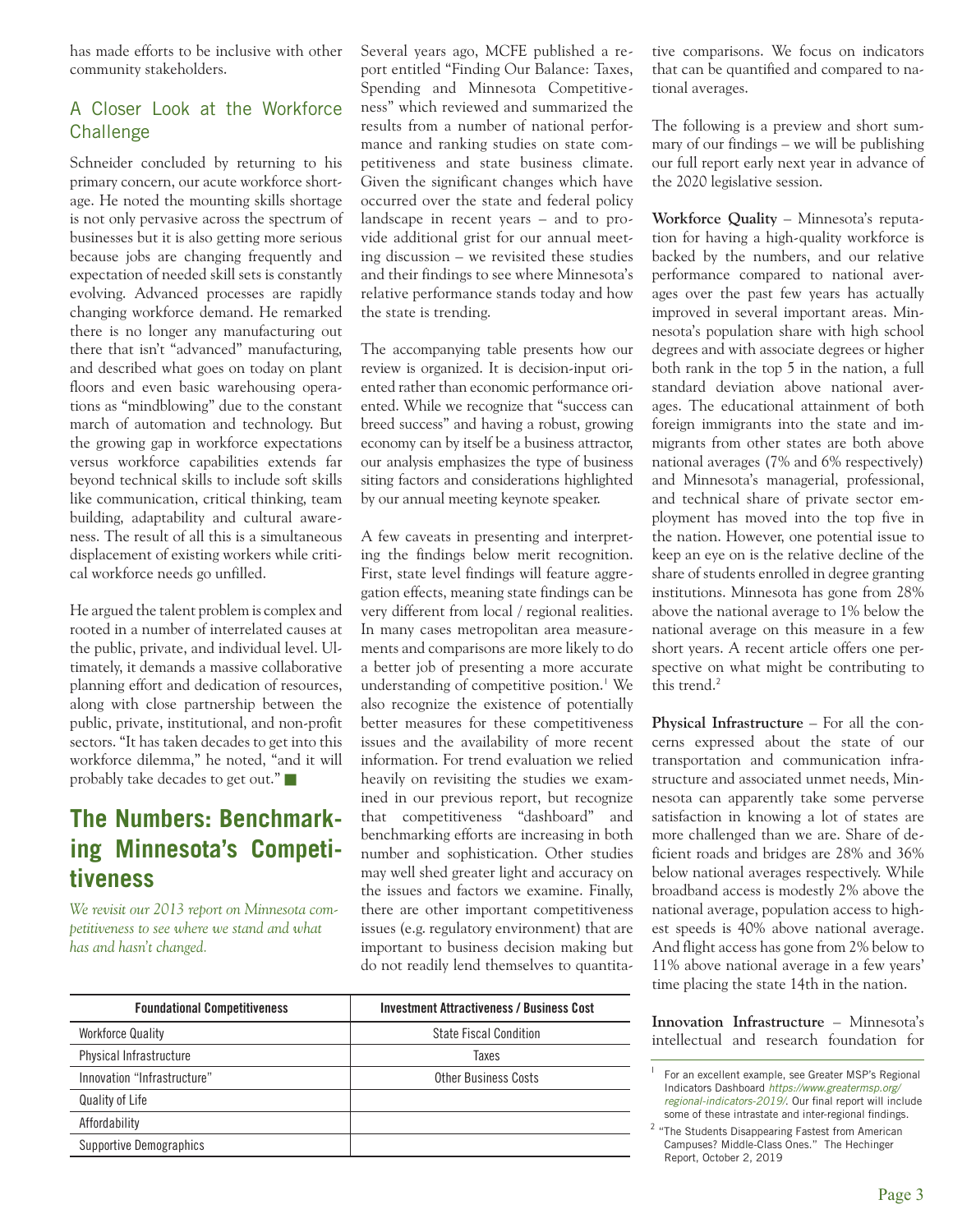innovation remains strong. Both company and independent patent performance rank in the top ten in the nation as does industry investment in research and development – 20%-70% above national averages. Nonindustry research and development has remained 43% below the national average but is likely influenced by the lack of federal research presence in the state. Employment levels in "traded industry clusters," which academic research has found to promote innovation and productivity growth, continue to be significantly below national averages. However, our innovation capacity does not seem to be negatively affected, perhaps for the reasons discussed by Phil Schneider in his keynote address.

**Affordability** – From a state-level perspective the cost of living in Minnesota is 7% below the national average, but regional comparisons offer a much more useful viewpoint. The Minneapolis/St. Paul MSA is 2.2% above the national average while Minnesota's seven other metropolitan statistical areas offer a cost of living 7-10% below the national average and 9-13% below the Minneapolis/St. Paul MSA. Looking more closely at a couple of higher profile affordability concerns, Minnesota employees benefit from having some of the lowest health insurance costs in the nation (22% below the national average) although the ranking has slipped a bit from 3rd to 6th in the nation. On the other hand, concerns over child care costs in the state have support from state benchmarking findings – 10% above the national average.

**Quality of Life** – Unsurprisingly, public school quality as measured by test scores rank high in the nation but come with a huge asterisk. Aggregated math and reading scores are well above national average – in one case at nearly two standard deviations above average – but when performance is disaggregated by grade, subject area, and ethnicity, Minnesota's ranking plummets to 33rd in the nation. Performance in other areas such as air quality, commute times and public safety score above national averages, albeit the performance advantage relative to national averages has decreased somewhat.

**Supportive Demographics** – Relative performance in population growth, whether defined in total by resident (net birth/death) or by state to state migration, has improved over the past several years. Prime workforce share of the population (25-44) is right at the national average as it has been for several years. One potential area of concern in Minnesota's "dependency ratio"  $(0.14$  and  $65+$  per 100 workers) has swung from 4% below the national average to 2% above the national average over the last several years suggesting that state general fund competition for productivity-related spending and investment may be growing relative to other states.

**State Fiscal Condition** – Ratio analysis from state consolidated annual financial reports measuring various dimensions of state solvency were prepared for us by the University of Minnesota Humphrey School. They confirm Minnesota's above average fiscal health relative to other states. Minnesota is also above average in minimizing risk and exposure to the supply of federal funds in supporting government operations. However, Minnesota's "off balance sheet" performance with respect to public pension liabilities indicates potential future competitive concerns. Public pension dependency on investment returns is 11th highest in the nation while at the same time our adequacy of contributions ranks 45th.

**Taxes** – Minnesota's consistently aboveaverage performance on foundational competitiveness measures needs to be paid for, so it should not be too surprising that tax competitiveness is an area where the state lags. Total state and local taxes as a percent of money income is now 14% above the national average versus 9% several years ago. Business taxes paid per private sector employee ranks 25th, actually 7% below the national average (although business severance taxes to some extent distort the numbers and perspective this provides). Looking more closely at specific types of business operations and comparing them to findings from our previous report,<sup>3</sup> Minnesota continues to offer a tax-advantaged business climate for both capital and labor intensive manufacturing operations and research and development facilities. On the other hand, call centers, distribution facilities, retail establishments and headquarters operations are tax disadvantaged in Minnesota. Notably, unlike other states, Minnesota offers comparatively few offerings/little reliance on statutory incentives. As a result, whereas other states' effective tax rates for these types of facilities often swing wildly between new and established operations, Minnesota's are relatively consistent. A longer-term perspective on taxes frequently improves Minnesota's competitive position at least to some extent.

**Other Business Costs** – The states reluctance to raise the gas tax in recent years has reduced gas tax disparity from 18% to 4% above the national average, although it should be noted that some states also apply sales taxes to gas purchases and Minnesota does not. At the same time electricity prices have increased from 8% below the national average to 3% above the national average. The cost of providing health to private sector employees has remained essentially steady now at 3% below the national average.

In short, our findings from the past generally hold true today. Minnesota's foundational competitiveness remains strong with little evidence of state slippage (although some demographic issues present challenges.) But we do pay more for the level and quality of these services.

Three critical questions surround the competitive implications of Minnesota's historic higher tax/higher service model going forward. First, does federal tax reform – especially the limit on state income tax deductibility – affect the sustainability of the current approach to our high tax/high service model (and if so, what are the implications for state tax design)? Second, how do we preserve and protect our foundational advantages from demographic-driven budget competition, especially from health and economic support spending? And finally, does the value proposition to business of Minnesota's higher levels of taxation remain intact and – even more importantly  $-$  how do we improve on it?

## **The Discussion: State Competitiveness Panel**

*A distinguished group of panelists representing different disciplines and perspectives examine Minnesota's supply and demand for talent, the sustainability of our higher tax/higher service approach to competitiveness, and whether placing our chips on the "tech economy" makes sense.*

What does this competitive landscape mean for Minnesota and state policy makers go-

We use editions of the "model firm" studies from the Tax Foundation and KPMG which calculate total effective tax rates for an identical hypothetical operation in all 50 states. Rankings and total effective tax rate calculations can be very sensitive to the assumptions used to construct these hypothetical business operations.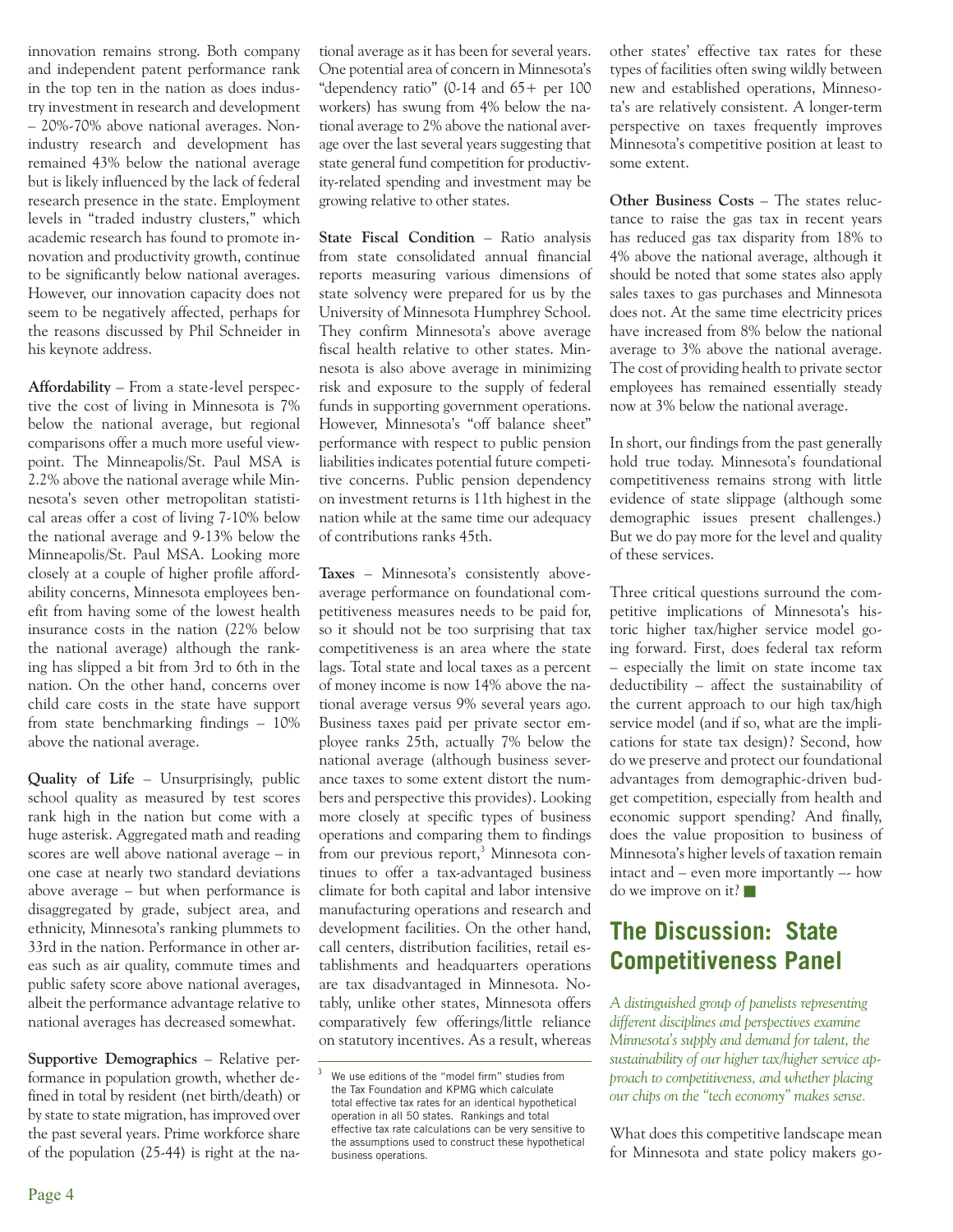

The Panelists

ing forward? Our discussion panel brought scholarly, practitioner and policy perspectives together to offer insights, conclusions and recommendations. Moderated by Star Tribune business columnist Lee Schafer, our panelists included Shawntera Hardy, entrepreneur and former DEED commissioner; Patrick Meenan, General Partner with the venture capital firm Arthur Ventures; Tim Penny, President and CEO of the Southern Minnesota Initiative Foundation; and Dr. Myles Shaver, Professor, University of Minnesota Carlson School of Management, and author of *Headquarters Economy: Managers, Mobility, and Migration.*

Schafer began by asking panelists if they saw any areas of concern in regard to losing competitive advantage, or areas where the Minnesota advantage is not as great as we may perceive it to be. Shaver argued what sets us apart from every other major metropolitan area in this country is how highly educated people move into the region and then stay in the region – our high concentration of highly educated, high earning talent "doesn't leave." However, there have been several indications that our growth is now being constrained by availability of that very talent pool. The key issue is whether we will continue to attract enough talent into the state while also building that talent within the state to grow at the speed we want to grow.

Building on this idea, Hardy reflected on the fact that many Minnesotans are not participating in this talent development process. Emphasizing the need for inclusive economic growth, she argued our greatest competitive challenge is ensuring communities of color, individuals with disabilities, and rural communities are part of the talent building, acquisition, and retention theme. Currently "it's the difference between being great and good," but looking forward, she saw a continuing failure to address this need having much more sobering competitive implications.

Penny reflected that some of the seeds of our talent problem can be traced back to earlier decades when we pushed to turn

two-year educational institutions into college prep institutions and in many cases lost relevance to the job skills we need in this economy. As a result, with respect to technical training, "we are way behind the curve and need to catch up." He maintained we need to refocus on job needs and also be more adaptable and responsive to the needs

of employers. Building on Hardy's comments, Penny added that challenges of economic inclusion with respect to talent creation can't ignore the importance of early childhood education. This is why the Southern Minnesota Initiative Foundation spends \$1.5 million per year in this area as a long-term workforce investment.

How do we keep our current workforce shortage problem from becoming a long-term enduring competitiveness problem? Shaver contended in the pursuit of talent that it's important to communicate the economic benefits offered by

our high tax/high service model. As one example, he recently asked an audience of business executives from Oklahoma to guess what percentage of their Minnesota peers send their children to public schools. Guesses ranged from a quarter to a third, whereas Shaver's research found that number to be 85%. Benchmarking against the east coast, that translates into \$60,000 in savings per year for two kids after taxes. This type of benefit can often be hidden while our high marginal tax rates are quite visible. Aside from ensuring benefits and types of returns we expect from tax dollars, he argued, we also must be more effective in communicating them to the world.

Is the talent pool here sufficient to support the start-up and emerging companies so important to state economic growth? Meenan stated for most part it is - especially at the non-managerial level. Where his firm struggles, he continued, is with executive level positions for which they may have to hunt for people to come and move to the Twin

Cities. In his experience working with a business-to-business IT company portfolio, nobody has declined because they expressed concern about taxes being too high; these individuals are "typically more focused on growing their top line than managing their bottom line." Rather, the decision tree features three main branches: 1) how interest-

**Government's value proposition, he maintained, is determined by how the money is used, and we typically do not get adequate cost/benefit analysis of tax dollars because "politics drives the decisions instead of logic."** 

ing the company is 2) how progressive is the culture in attracting a diverse workforce and 3) the general economic climate.

With respect to Minnesota's high tax/high service model, Schafer asked if are we getting the returns we should be expecting right now. If not, what should we be doing differently? Hardy argued in the big picture the answer is yes, but the issue of "who" is getting the returns needs more attention. In addition, she continued, we need to be paying more attention to evaluating outcomes. More time and effort needs to be spent on

understanding just who is being served by our spending, finding out just what is being accomplished, and if it's not working, "stop doing it."

Picking up on the idea of "who" is being served with our spending, Penny reflected on his experience in Washington where the lion's share of federal spending went to people who were retired and served by programs in which costs escalated automatically with no discussion about why or the justification for it. Meanwhile, everything else – constituting 15% of federal budget – was fought over, including critical areas such as spending on children and workforce age adults. Government's value proposition, he maintained, is determined by how the money is used, and we typically do not get adequate cost/benefit analysis of tax dollars because "politics drives the decisions instead of logic." He cited the recent state debate over how to approach early childhood education as an example of this problem. The push to put all 4-year-olds into the public school sys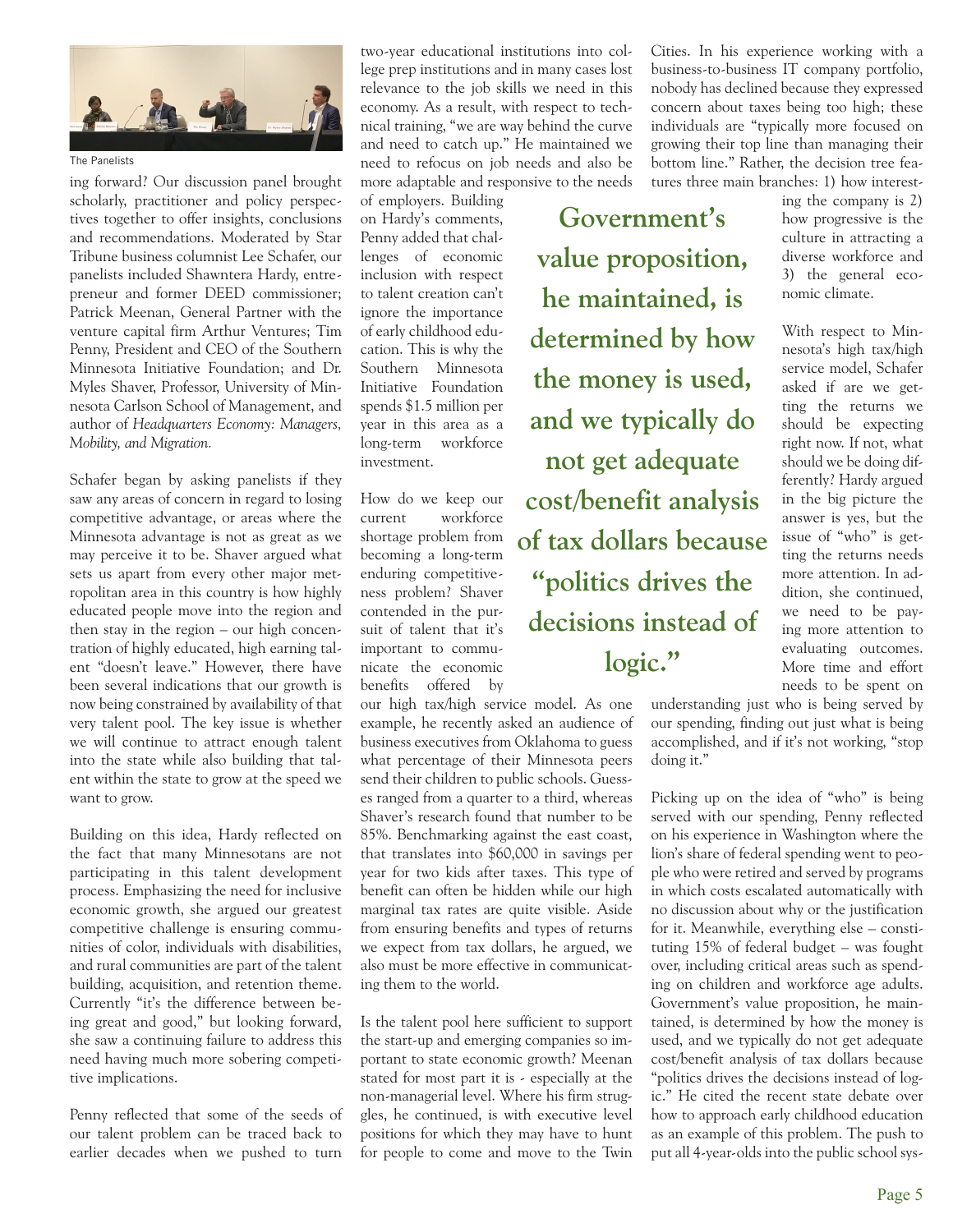tem is an example of an effort where Minnesota would spend 4-6 times more money than targeted early childhood programs and still not solve the problem.

Based on his survey work Shaver commented he thought there was general acceptance of the current "deal" created by Minnesota's high tax, high service model among Minnesota headquarters talent. When headquarters respondents were asked what were the worst things about living in Minnesota, the answer was weather and taxes. Yet when also asked if they had to move what qualities or characteristics would be most important to them in a relocation decision, lower taxes were near the very bottom of the list while the things taxes purchased, like quality schools and good transportation, ranked higher. It's clear, he observed, that people intuitively assess this value proposition. But he cautioned if that return on spending or value proposition declines or "gets out of whack" our primary source of competitive advantage can be jeopardized. Talent pools have skills which are desired in other places and also have means to move.

Whether it's considered a state competitive disadvantage or a chronic business management and economic growth problem, both Hardy and Penny communicated that affordable housing and child care join talent access as the topics they come across deserving priority attention. Penny argued it's important to be more flexible, adaptable, and collaborative in programs and policies designed to address these issues, as one-sizefits-all solutions do not work.

Are there different competitive challenges in the metro versus rural Minnesota? Penny noted two major differences, both affecting access to high-end talent. In rural Minnesota there is not a lot of equity capital dedicated to these regions, so getting new business starts are difficult because businesses locate where the money is. Amenity differences also make leadership transitions more challenging as it is more difficult to get people to move to rural areas. Compounding the challenge is the difficulty finding suitable opportunities for spouses. Shaver noted his research bears this latter concern out. If you compare the Twin Cities to the 30 biggest metro areas in the country, the highest percentage of dual career couples reside here. The share of married couples both having college degrees are at all time highs and continue to climb. As a result, dual career opportunities are becoming an increasingly important talent attraction consideration which enhances the competitive position of the Twin Cities region.

How can Minnesota continue its notable legacy of building and sustaining globally competitive rural based companies? Meenan said he is a big proponent of regional early stage investment funds which we are seeing more of around the state. Penny said one critical key is succession planning and keeping leadership local. He repeated his earlier concern about equity challenges in rural parts of the state. The Southern Minnesota Initiative created its own small equity fund three years ago knowing it would not fill the gap but hoping to stimulate the attention and creation of other equity groups in the region, which has occurred.

Schafer noted there is a current emphasis within DEED and elsewhere to make Minnesota a bigger player in the tech economy. Critics have said a push to bolster MN's tech economy is a low return public investment at best. Are we late to the party? Is this a good use and focus of government money to drive a tech economy in our region?

Hardy began by saying "becoming a player in the tech economy" should absolutely not be interpreted as trying to emulate Silicon Val-

ley. She described a recent trip there featuring an amazing Google campus "surrounded by 1970 Winnebagos owned by engineers who can't afford housing." It's important, she continued, not to look at technology as "a shiny separate thing," but rather as an increasingly integral and

essential part of our existing industry base. Our efforts at developing a "tech economy" should focus on weaving tech advancements into all aspect of our existing diverse industry base to make them more productive and competitive. These types of tech economy initiatives are, in fact, essential. "We have the nucleus of almost every industry in terms of where it was built and where it can go," she said. "Imagine what technology entrepreneurs can do with that foundation to take us to the next level." Penny concurred saying this is precisely the way to look at this issue. For Greater Minnesota's three predominate

industry sectors – agriculture, health care, and manufacturing – it is technological advancements that are positioning us for the future.

Meenan said the two fastest growing private companies in the state of Minnesota – which combined to grow from 30 to 350 employees in just two years – both occupy this intersection of technology and productivity enhancement for major Minnesota industry sectors. They are building business, hiring lots of young workers, fostering an inclusive culture, "and not complaining about taxes yet." Shaver noted people have different definitions of what they mean by "tech." Tech skills should be the focus, he said, as they are not industry bound. He argued that we should let the market and entrepreneurs best figure out how to put those skills to use. Deciding to champion an industry or sector is not the way we should be thinking or approaching this.

## **The Chancellor: Higher Education's Role, Challenges and Opportunities**

*Chancellor Devinder Malhotra of Minnesota State Colleges and Universities highlighted the critical role, challenges, and opportunities state colleges and universities* 

*play in supplying the necessary talent to Minnesota, both now and in the future.* With workforce-re-**Closing achievement gaps is not just a moral imperative,** 

lated issues and challenges being such a dominant theme in the morning's state competitiveness discussions, questions of how

our higher education system is prepared to help meet that demand and deliver that talent naturally arise. MCFE was honored to have Chancellor Devinder Malhotra of



Devinder Malhotra

**"it is an economic** 

**imperative."**

Minnesota State Colleges and Universities as our luncheon speaker to provide insights on what the Minnesota state system currently offers, what it strives to offer in the future, and what it takes to

deliver on that vision.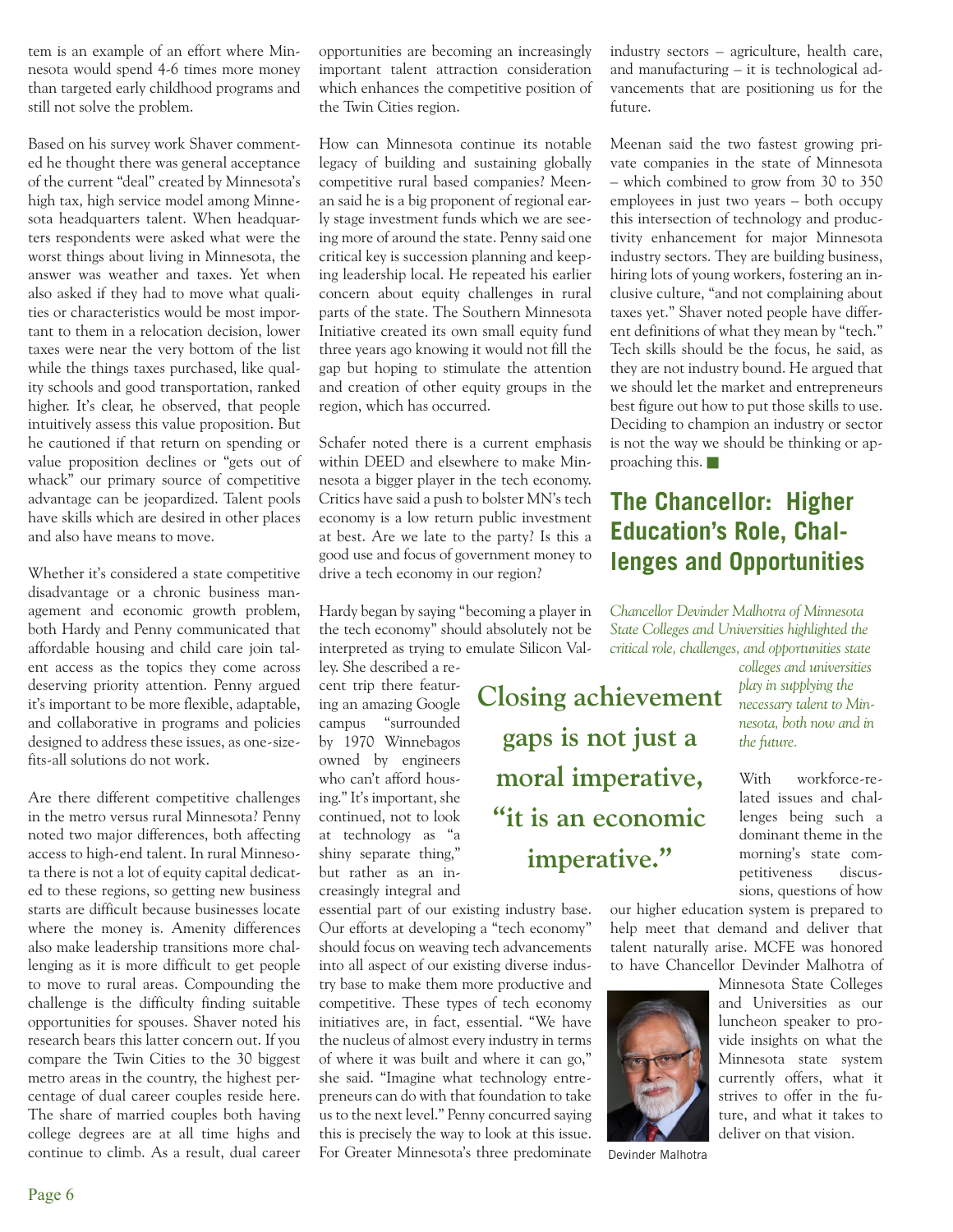The Chancellor began by describing Minnesota's State Colleges and Universities significant – and often underrecognized – contribution to the state's workforce. Consisting of 37 colleges and universities on 54 campuses located in 47 communities across the state, the system serves over 350,000 students annually. Importantly, the system serves especially significant numbers of students in both rural and underserved communities. Nearly 60% of the system's students reside in greater Minnesota. Enrollment consists of 80,000 students from low income families, nearly 25,000 students 25 years old or older, and 50,000 first generation students. The system's 63,000 students of color or native origin is greater than the entire enrollment on the University of Minnesota Twin Cities campus.

Such diversity, he said, speaks to the system's strength and an impending challenge. The Minnesota State system is already aligned to the state's rapidly changing demographics and the demand for customized occupational training and skills. Of the system's 38,000 degrees, certificates and diplomas awarded each year, nearly 20,000 come from the system's career and technical programs. 50% of all state IT professionals, business graduates and teachers come from the system. But he said "we are not even close to where we need to be."

To meet the needs of the future, the Chancellor described several important initiatives under way. First is the nature of the relationship between the schools and private sector employees. He noted this historically transactional relationship is increasingly partnership-oriented. He described several examples of how partner companies are now part of educational delivery by "extending the landscape of learning" from the classrooms to the workplace. This, he remarked, is the beginning of a more ambitious effort to position the Minnesota State system to meet the needs of tomorrow. This new initiative, "Reimagining Minnesota State" –convened national experts and an advisory group of state thought leaders for a year long process to identify critical success factors to meet the needs of students, Minnesota employers, communities, and the state economy.

Chief among the conclusions was the absolute imperative to close educational equity gaps wherever they exist. Our gaps, he noted, have persisted for two decades and have hardly moved, but not from lack of

## **From The Director**



Our thanks again to our distinguished presenters and panelists, our event sponsors, and our members and guests for making our 93rd Annual Meeting of Members and Policy Forum such a success.

At our morning business session, MCFE members elected board members to serve three-year terms to expire in 2022 (and in a couple of circumstances to serve the remainder of a three-year term to fill an existing vacancy):

Mark Haveman

| Katina Peterson       | Dorsey & Whitney                |
|-----------------------|---------------------------------|
| John Armbruster       | Allete                          |
| Pat Mascia            | Briggs and Morgan               |
| Tom Gottwalt          | <b>TCF</b>                      |
| Mike Engelmeyer       | Individual Member               |
| <b>Jerry Morris</b>   | General Mills                   |
| Dan Kidney            | Clifton Larson Allen            |
| Sarah Gette           | <b>PWC</b>                      |
| Sandy Navin           | Individual Member               |
| Kevin Lewis           | <b>BOMA Greater Minneapolis</b> |
| Andrew Bosl           | <b>CHS</b>                      |
| Jed Larkin            | 3M                              |
| <b>Brett Boutwell</b> | nVent                           |
| Caroline Balfour      | <b>KPMG</b>                     |
| Don Brown             | Cargill                         |
| David Johnson         | <b>Faegre Baker Daniels</b>     |
|                       |                                 |

MCFE officers elected by the Board of Directors for 2019-2020 are:

President: Jerry Morris, General Mills Vice President: Sarah Gette, PWC Treasurer: Tom Gottwalt, TCF Secretary: Jim Girard, Cook Girard

On behalf of all MCFE members and supporters, I want to thank these individuals for their support of the organization, for their contribution of time and talent to its governance, and for their commitment to the mission of the MCFE and the principles underlying our work.

— M. H.

trying. Students often come to the system with economic fragility and many other barriers which makes access and commitment to post-secondary education difficult. Between first and second years, Minnesota State Colleges and Universities experiences about 30% attrition, but in the overwhelming majority of those cases, he observed, the individuals are in good academic standing. Economic circumstances and related issues get in the way. Students face food insecurity and mental health issues. One in 10 face homelessness while in college. Seventy percent of Minnesota population increases in the future will come from diverse communities; in the Twin Cities that number is nearly 100%.

At the same time, he noted, 75% of emergent jobs will require some post-secondary credentials requiring us to draw workers from places with historically low participation rates in post-secondary education. That is why, he argued, closing achievement gaps is not just a moral imperative, "it is an economic imperative." Malhotra sees no way out of our workforce challenges or the ability to sustain and enhance our economic vibrancy without dramatically increasing the proportion of population within diverse communities with post-secondary credentials. For this reason, the Minnesota state colleges and universities board adopted what Chancellor Malhotra called a "moonshot" goal – to close all education equity gaps at every state college and university by 2030. To accomplish